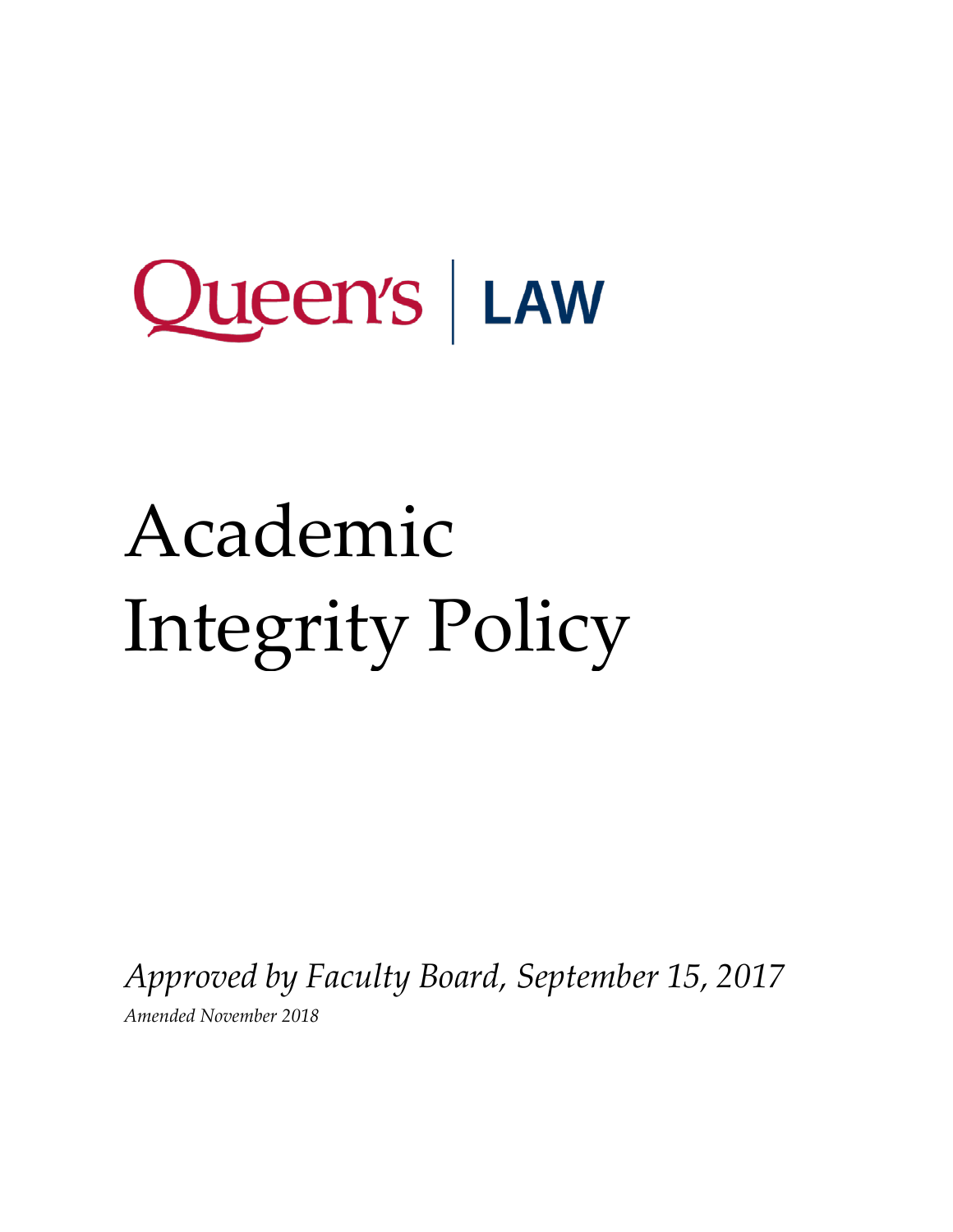

### **Academic Integrity Policy**

*(Approved by Faculty Board, September 15, 2017; amended November 2018.)*

### **Table of Contents**

| 1.  |       |                                                                                                                                                                                                                                                                                                                                                                                                     |  |
|-----|-------|-----------------------------------------------------------------------------------------------------------------------------------------------------------------------------------------------------------------------------------------------------------------------------------------------------------------------------------------------------------------------------------------------------|--|
| 2.  |       |                                                                                                                                                                                                                                                                                                                                                                                                     |  |
| 3.  |       |                                                                                                                                                                                                                                                                                                                                                                                                     |  |
| 3.1 |       |                                                                                                                                                                                                                                                                                                                                                                                                     |  |
|     | 3.1.1 | $\label{eq:1} \textit{Plagiarism}\textit{ 1:}\textit{ 1:}\textit{ 1:}\textit{ 1:}\textit{ 2:}\textit{ 2:}\textit{ 3:}\textit{ 3:}\textit{ 4:}\textit{ 4:}\textit{ 5:}\textit{ 5:}\textit{ 5:}\textit{ 6:}\textit{ 7:}\textit{ 7:}\textit{ 7:}\textit{ 7:}\textit{ 7:}\textit{ 7:}\textit{ 7:}\textit{ 7:}\textit{ 7:}\textit{ 7:}\textit{ 7:}\textit{ 7:}\textit{ 7:}\textit{ 7:}\textit{ 7:}\text$ |  |
|     | 3.1.2 |                                                                                                                                                                                                                                                                                                                                                                                                     |  |
|     | 3.1.3 |                                                                                                                                                                                                                                                                                                                                                                                                     |  |
|     | 3.1.4 |                                                                                                                                                                                                                                                                                                                                                                                                     |  |
|     | 3.1.5 |                                                                                                                                                                                                                                                                                                                                                                                                     |  |
|     | 3.1.6 |                                                                                                                                                                                                                                                                                                                                                                                                     |  |
| 4.  |       |                                                                                                                                                                                                                                                                                                                                                                                                     |  |
| 5.  |       | FACULTY OF LAW CONTACT REGARDING ACADEMIC INTEGRITY CONCERNS 7                                                                                                                                                                                                                                                                                                                                      |  |
|     |       |                                                                                                                                                                                                                                                                                                                                                                                                     |  |
| 6.  |       |                                                                                                                                                                                                                                                                                                                                                                                                     |  |
| 7.  |       | GUIDELINES FOR INVESTIGATION, DECISION MAKING, REFERRAL AND NOTIFICATION 7                                                                                                                                                                                                                                                                                                                          |  |
| 7.1 |       |                                                                                                                                                                                                                                                                                                                                                                                                     |  |
| 7.2 |       |                                                                                                                                                                                                                                                                                                                                                                                                     |  |
| 7.3 |       |                                                                                                                                                                                                                                                                                                                                                                                                     |  |
| 7.4 |       |                                                                                                                                                                                                                                                                                                                                                                                                     |  |
| 7.5 |       |                                                                                                                                                                                                                                                                                                                                                                                                     |  |
| 7.6 |       | NOTIFICATION OF ASSOCIATE DEAN (ACADEMIC), FACULTY OF LAW; CHECK OF DEPARTURES RECORD. 11                                                                                                                                                                                                                                                                                                           |  |
| 7.7 |       |                                                                                                                                                                                                                                                                                                                                                                                                     |  |
| 7.8 |       |                                                                                                                                                                                                                                                                                                                                                                                                     |  |
| 7.9 |       | COMPLETING THE DECISION AND REPORTING FORM WHICH NOTIFIES THE STUDENT OF THE DECISION:  13                                                                                                                                                                                                                                                                                                          |  |
| 8.  |       | <b>FACULTY OF LAW GUIDELINES FOR CASES REFERRED TO THE ASSOCIATE DEAN</b>                                                                                                                                                                                                                                                                                                                           |  |
|     |       |                                                                                                                                                                                                                                                                                                                                                                                                     |  |
| 8.1 |       |                                                                                                                                                                                                                                                                                                                                                                                                     |  |
| 8.2 |       |                                                                                                                                                                                                                                                                                                                                                                                                     |  |
| 8.3 |       |                                                                                                                                                                                                                                                                                                                                                                                                     |  |
| 8.4 |       | REFERRAL BECAUSE OF PREVIOUS FINDING OF DEPARTURE FROM ACADEMIC INTEGRITY 14                                                                                                                                                                                                                                                                                                                        |  |
| 8.5 |       |                                                                                                                                                                                                                                                                                                                                                                                                     |  |
| 8.6 |       |                                                                                                                                                                                                                                                                                                                                                                                                     |  |
| 8.7 |       |                                                                                                                                                                                                                                                                                                                                                                                                     |  |
| 8.8 |       | COMPLETING THE DECISION AND REPORTING FORM WHICH NOTIFIES THE STUDENT OF THE DECISION: 16                                                                                                                                                                                                                                                                                                           |  |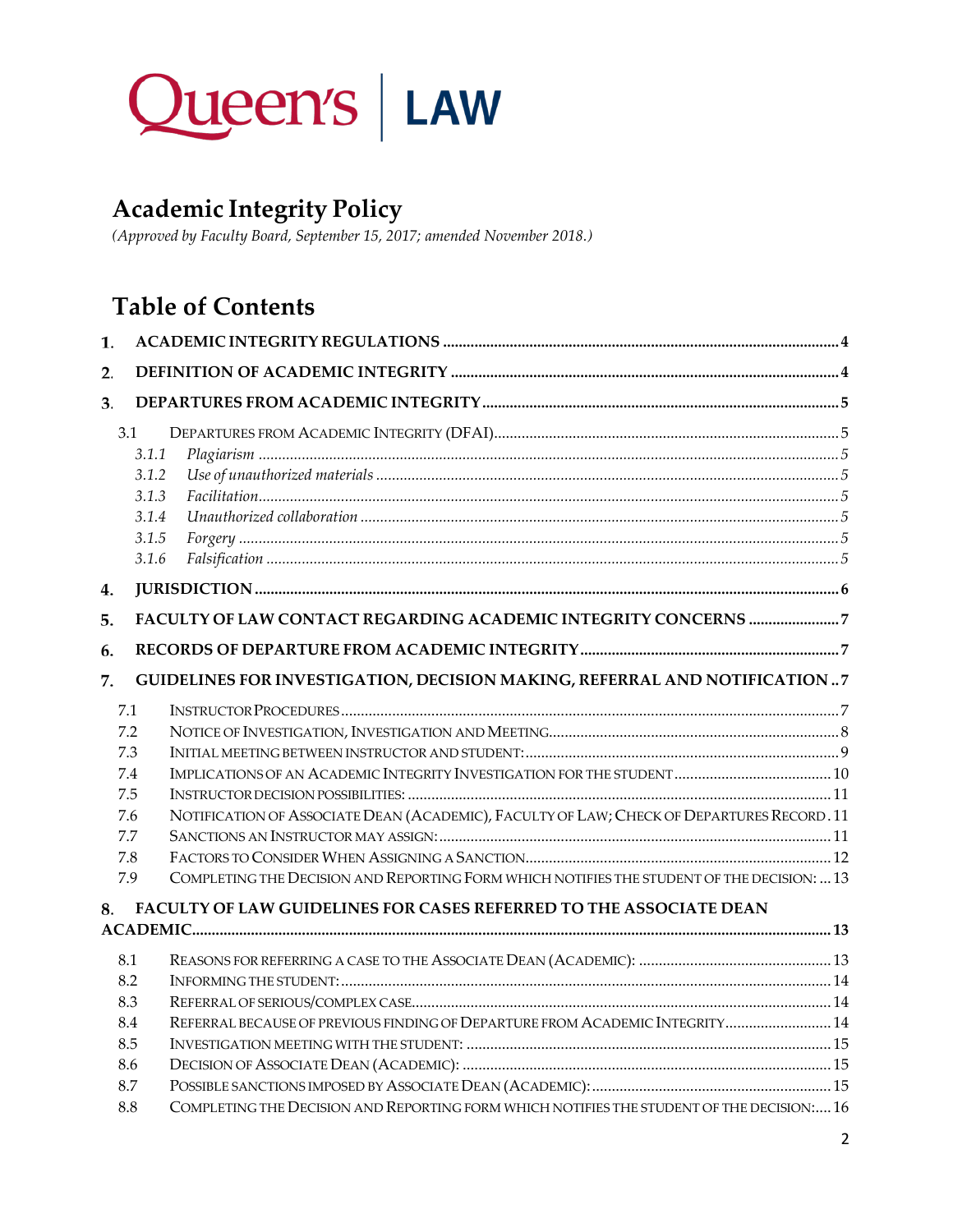

|     | 9. APPEALING A DECISION REGARDING A DEPARTURE FROM ACADEMIC INTEGRITY:  16         |  |
|-----|------------------------------------------------------------------------------------|--|
| 9.1 |                                                                                    |  |
| 9.2 |                                                                                    |  |
| 9.3 |                                                                                    |  |
| 9.4 |                                                                                    |  |
| 9.5 | APPEAL OF ASSOCIATE DEAN (ACADEMIC) DECISION TO THE ACADEMIC STANDING AND POLICIES |  |
|     |                                                                                    |  |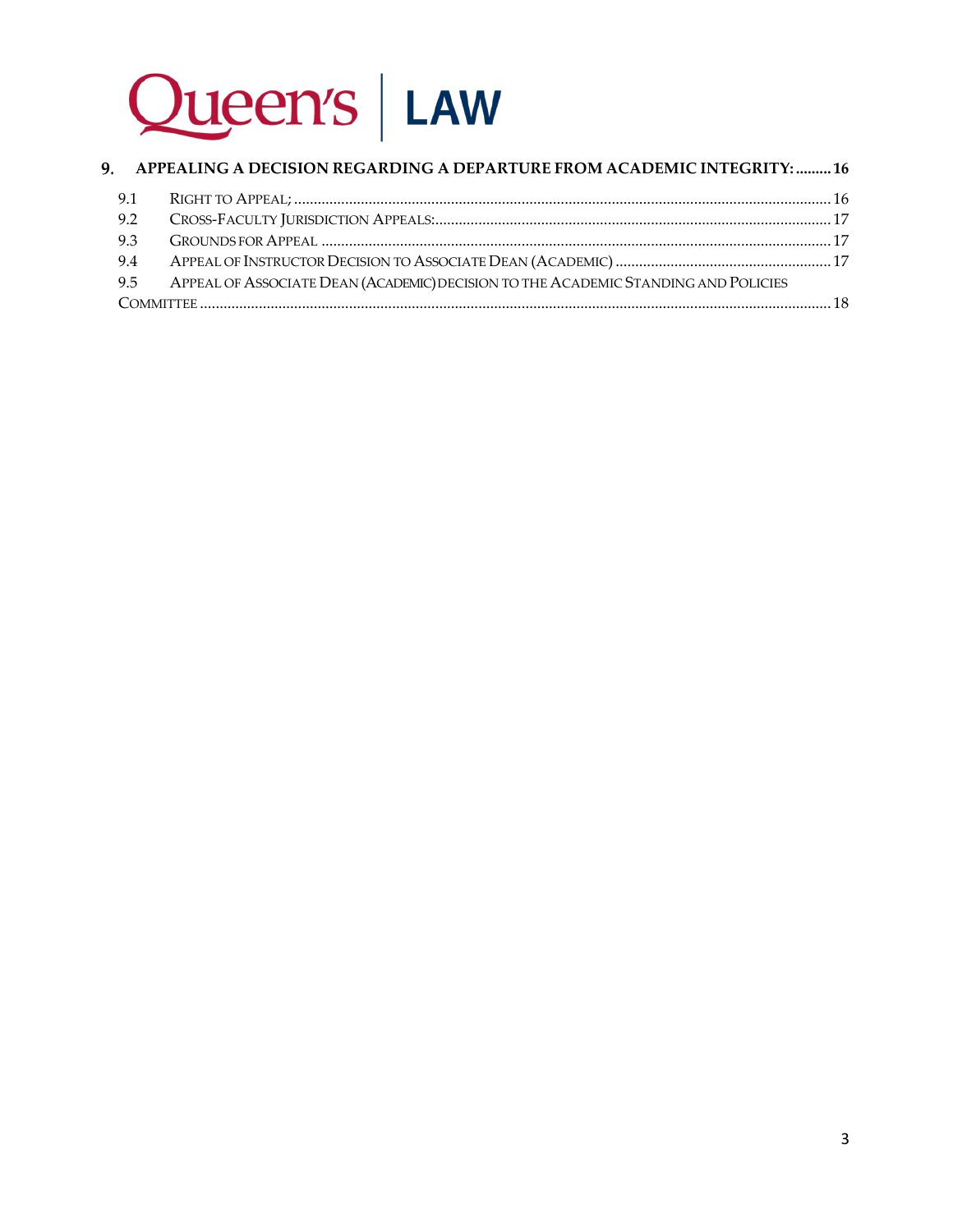

#### <span id="page-3-0"></span>**Academic Integrity Regulations**

The Faculty of Law policy and regulations pertaining to academic integrity are derived from and subject to the Senate Policy on [Academic](http://www.queensu.ca/secretariat/policies/senate/academic-integrity-policy-statement) Integrity and the Senate Policy on Academic Integrity [Procedures-](http://www.queensu.ca/secretariat/sites/webpublish.queensu.ca.uslcwww/files/files/policies/senateandtrustees/AcademicIntegritySenatePolicyAmendedMarch2017.pdf)[Requirements](http://www.queensu.ca/secretariat/sites/webpublish.queensu.ca.uslcwww/files/files/policies/senateandtrustees/AcademicIntegritySenatePolicyAmendedMarch2017.pdf) of Faculties and Schools.

#### <span id="page-3-1"></span>**Definition of Academic Integrity**

- **2.1** Queen's University is dedicated to creating a scholarly community free to explore a range of ideas, to build and advance knowledge, and to share the ideas and knowledge that emerge from a range of intellectual pursuits. Queen's students, faculty, administrators and staff therefore all have responsibilities for supporting and upholding the fundamental values of academic integrity.
- **2.2** Academic integrity is constituted by the *five core fundamental values* of h**onesty, trust, fairness, respect and responsibility** (see [http://www.academicintegrity.org/icai/home.php\)](http://www.academicintegrity.org/icai/home.php) and by the **quality of courage.** These values and qualities are central to the building, nurturing and sustaining of an a c a d e m i c community in which all members of the community will thrive. Adherence to the values expressed through academic integrity forms a foundation for the "freedom of inquiry and exchange of ideas" essential to the intellectual life of the University.
- **2.3** The following statements from "The [Fundamental](http://www.academicintegrity.org/icai/assets/Revised_FV_2014.pdf) Values of Academic Integrity" (2<sup>nd</sup> edition), developed by the International Center for Academic Integrity (ICAI), contextualize these values and qualities:
	- **2.3.1** *Honesty***:** Academic communities of integrity advance the quest for truth and knowledge by requiring intellectual and personal honesty in learning, teaching, research, and service.
	- **2.3.2** *Trust***:** Academic communities of integrity both foster and rely upon climates of mutual trust. Climates of trust encourage and support the free exchange of ideas, which in turn allows scholarly enquiry to reach its fullest potential.
	- **2.3.3** *Fairness:* Academic communities of integrity establish clear and transparent expectations, standards, and practices to support fairness in the interactions of students, faculty, and administrators.
	- **2.3.4** *Respect***:** Academic communities of integrity recognizes the interactive, cooperative, and participatory nature of learning. They honour, value, and consider diverse opinions and ideas.
	- **2.3.5** *Responsibility:* Academic communities of integrity rest upon foundations of personal accountability coupled with the willingness of individuals and groups to lead by example, uphold mutually agreed-upon standards, and take action when they encounter wrongdoing.
	- **2.3.6** *Courage: To* develop and sustain communities of integrity, it takes more than simply believing in the fundamental values. Translating these values from talking points into action – standing up for them in the face of pressure and adversity – requires determination, commitment and courage.
- **2.4** Students are responsible for familiarizing themselves with and adhering to the regulations concerning academic integrity. General information on academic integrity is available at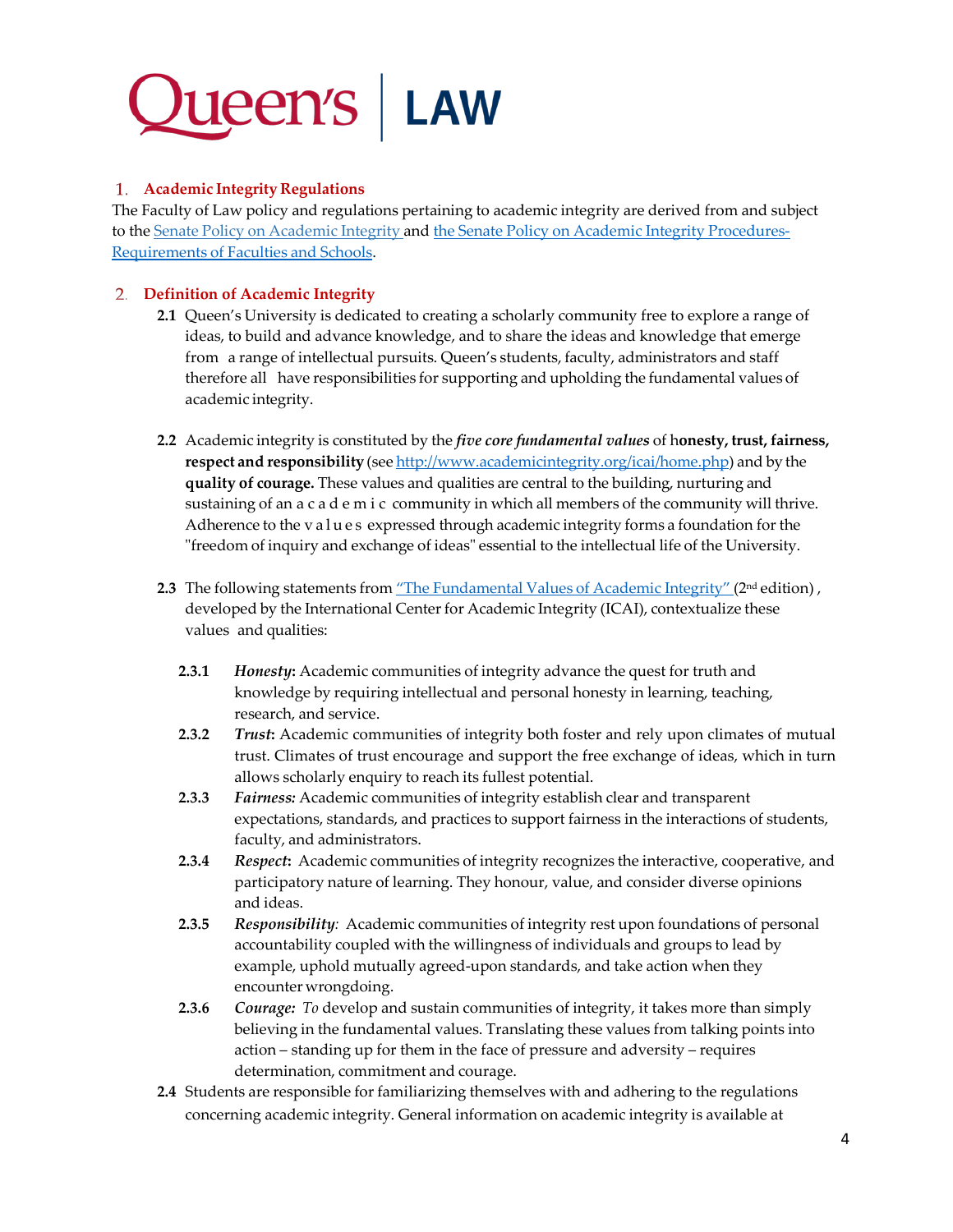

the [Academic](http://www.queensu.ca/academicintegrity/home) Integrity @ Queens website.

#### <span id="page-4-1"></span><span id="page-4-0"></span>**Departures from Academic Integrity**

#### **3.1 Departures from Academic Integrity (DFAI)**

Academic Integrity concerns refer to issues that may involve a departure from those fundamental values. These are termed "Departures from Academic Integrity (DFAI)". The following list is *not intended to be exhaustive.* Departures from Academic Integrity Include, but are not limited to, the following:

#### <span id="page-4-2"></span>**3.1.1 Plagiarism**

Examples: copying and pasting from the internet, a printed source, or other resource without proper acknowledgement; copying from another student; using direct quotations or large sections of paraphrased material in an assignment without appropriate acknowledgement; submitting the same piece of work in more than one course without the permission of the instructor(s).

#### <span id="page-4-3"></span>**3.1.2 Use of unauthorized materials**

Examples: possessing or using unauthorized study materials or aids during a test; copying from another's test paper; using an unauthorized calculator or other aids during a test; unauthorized removal of materials from the library, or deliberate concealment of library materials.

#### <span id="page-4-4"></span>**3.1.3 Facilitation**

Deliberately enabling another's breach of academic integrity. Examples: knowingly allowing one's essay or assignment to be copied by someone else for the purpose of plagiarism; buying or selling of term papers or assignments and submitting them as one's own for the purpose of plagiarism.

#### <span id="page-4-5"></span>**3.1.4 Unauthorized collaboration**

Working with others, without the specific permission of the instructor, on assignments that will be submitted for a grade. This applies to in-class or take-home tests, papers, or homework assignments.

#### <span id="page-4-6"></span>**3.1.5 Forgery**

Submitting counterfeit documents or statements. Examples: creating a transcript or other official document; creating a medical note.

#### <span id="page-4-7"></span>**3.1.6 Falsification**

Misrepresentation of one's self, one's work or one's relation to the University. Examples: altering transcripts or other official documents relating to student records; impersonating someone in an examination or test; submitting a take-home examination written, in whole or in part, by someone else; fabricating or falsifying laboratory or research data.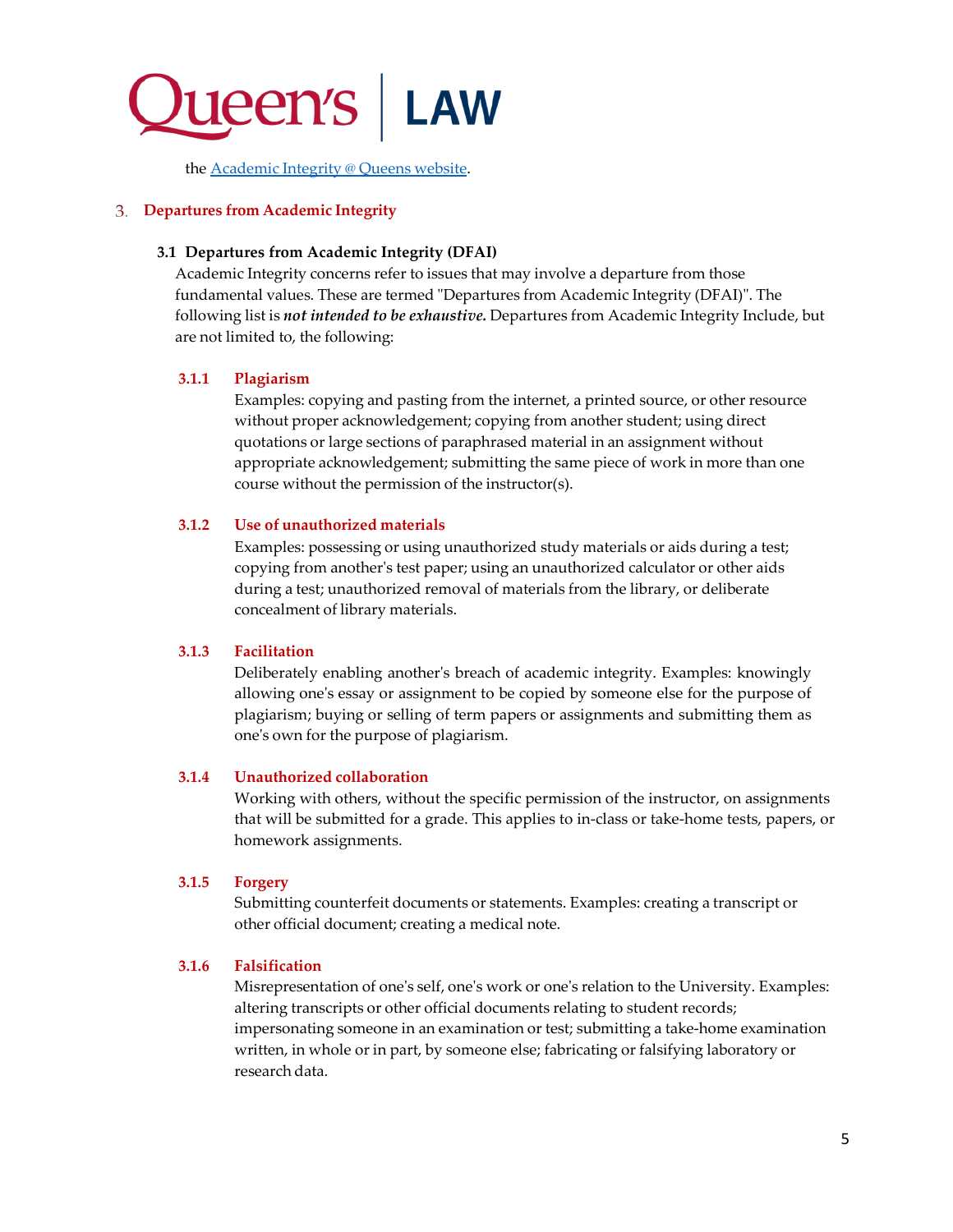#### <span id="page-5-0"></span>**Jurisdiction**

- **4.1** This policy applies to academic integrity concerns arising in a Juris Doctor (JD) course or a course offered in the undergraduate Certificate in Law offered by the Faculty of Law, whether or not the student is admitted to the Certificate. Visiting students studying on exchange or letter of permission registered in JD courses or Certificate in Law courses are also subject to this policy.
- **4.2** Departures from academic integrity, other than a course-related issue (e.g. falsifying a transcript), are dealt with by the home Faculty in which the student is registered.
- **4.3** If academic integrity concerns arise in an undergraduate course in which a JD student is enrolled offered by a Faculty or School outside the Faculty of Law at Queen's, the Faculty of Law will be kept informed of the proceedings and outcome of the case. The procedures pertaining to Cross-Faculty Jurisdiction stated in Appendix B of the [Senate](http://www.queensu.ca/secretariat/sites/webpublish.queensu.ca.uslcwww/files/files/policies/senateandtrustees/AcademicIntegritySenatePolicyAmendedMarch2017.pdf) Policy on [Academic](http://www.queensu.ca/secretariat/sites/webpublish.queensu.ca.uslcwww/files/files/policies/senateandtrustees/AcademicIntegritySenatePolicyAmendedMarch2017.pdf) [Procedures-Requirements](http://www.queensu.ca/secretariat/sites/webpublish.queensu.ca.uslcwww/files/files/policies/senateandtrustees/AcademicIntegritySenatePolicyAmendedMarch2017.pdf) of Faculties & Schools apply to JD students registered in undergraduate courses offered outside the Faculty of Law at Queen's University. The designate for consultation with the Faculty of Law will be the Associate Dean Academic for students registered in JD and combined JD programs and in the Certificate in Law.
- **4.4** Academic integrity concerns arising in respect to a JD student registered in a graduate course offered by another Faculty or School at Queen's are subject to the provisions of Part 11 of Appendix B to the Senate Policy on Academic [Procedures-Requirements](http://www.queensu.ca/secretariat/sites/webpublish.queensu.ca.uslcwww/files/files/policies/senateandtrustees/AcademicIntegritySenatePolicyAmendedMarch2017.pdf) of Faculties & [Schools.](http://www.queensu.ca/secretariat/sites/webpublish.queensu.ca.uslcwww/files/files/policies/senateandtrustees/AcademicIntegritySenatePolicyAmendedMarch2017.pdf) The designate for consultation with the Faculty of Law will be the Associate Dean Academic for students registered in JD or combined JD programs who are registered in a graduate course outside the Faculty of Law at Queen's.
- **4.5** Academic integrity concerns arising in respect to graduate law students are governed by the academic integrity policy set forth in the academic calendar of the School of [Graduate](http://www.queensu.ca/calendars/sgsr/Academic_Integrity_Policy.html) Studies and part 11 of Appendix B to the Senate Policy on Academic [Procedures-Requirements](http://www.queensu.ca/secretariat/sites/webpublish.queensu.ca.uslcwww/files/files/policies/senateandtrustees/AcademicIntegritySenatePolicyAmendedMarch2017.pdf) of [Faculties](http://www.queensu.ca/secretariat/sites/webpublish.queensu.ca.uslcwww/files/files/policies/senateandtrustees/AcademicIntegritySenatePolicyAmendedMarch2017.pdf) & Schools. If an instructor makes a finding, but refers the issue of sanction, the referral should be to the Associate Dean Graduate Studies & Research in the Faculty of Law, unless the recommended sanction is beyond the range of sanctions permitted from an instructor, in which case, the referral should be to an Associate Dean in the School of Graduate Studies. If the instructor refers the case from the outset, then the Associate Dean Graduate Studies & Research in the Faculty of Law has responsibility to investigate the matter.
- **4.6** If the case pertaining to a graduate law student has been referred by the instructor or by the Associate Dean Graduate Studies & Research to the School of Graduate Studies, then an Associate Dean, School of Graduate Studies (SGS) will take on responsibility for investigating the matter. If a finding is made by an Associate Dean in the School of Graduate Studies, the Associate Dean (SGS) will consult the Associate Dean Graduate Studies & Research in the Faculty of Law before a sanction is imposed and will notify the student, instructor and the Faculty of Law of the finding and the sanction.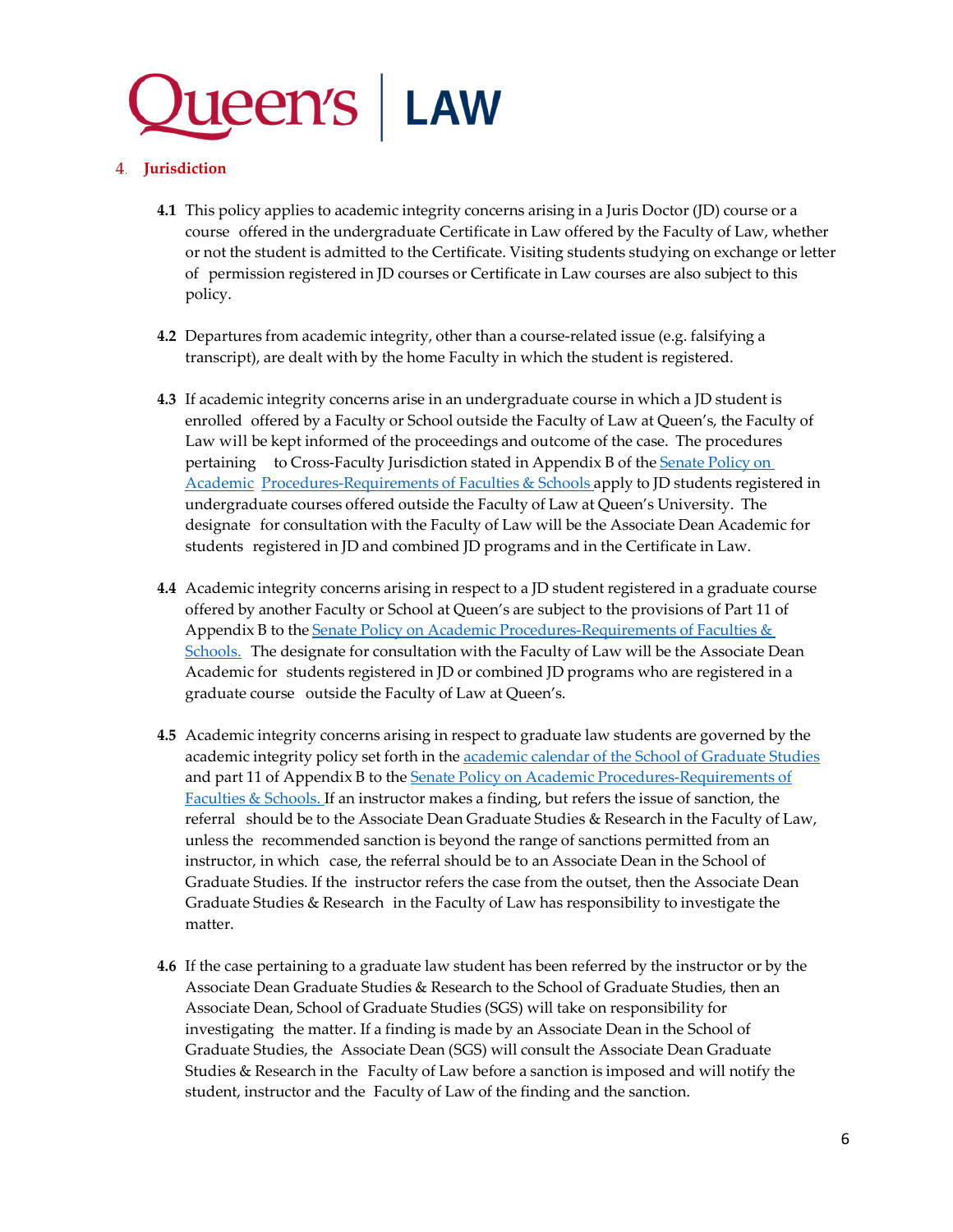**4.7** Academic integrity concerns arising in respect to a graduate student not registered in the School of Graduate Studies (e.g., Graduate Diploma in Legal Services Management) are considered law students registered in the home Faculty of Law for the purposes of this policy and procedures.

#### <span id="page-6-0"></span>**Faculty of Law Contact regarding Academic Integrity Concerns**

- **5.1** The Faculty of Law contact person for questions about policies, procedures, forms, general advice and assistance to instructors and students regarding academic integrity concerns is the Academic Integrity Coordinator at lawacintegrity@queensu.ca.
- **5.2** Questions regarding policies, procedures, forms and general advice pertaining to academic integrity issues arising from courses offered in the undergraduate Certificate in Law should be addressed to the Academic Integrity Coordinator a[t lawacintegrity@queensu.ca](mailto:lawacintegrity@queensu.ca).

#### <span id="page-6-1"></span>**Records of Departure from Academic Integrity**

- **6.1** The Faculty of Law maintains a record of all cases in which a departure from academic integrity is found involving a student or students registered in the Juris Doctor or a combined Juris Doctor degree program (e.g. MA(Econ)-JD, MIR-JD, MPA-JD, JD- MBA, BCom-JD, GDB-JD, Civil Law-Common Law combined programs). These Records will be stored in a secure electronic format.
- **6.2** The Faculty of Law maintains a record of all cases in which a departure from academic Integrity is found involving a student or students registered in the undergraduate Certificate in Law. These records will be stored in a secure electronic format.
- **6.3** Access to the electronic academic integrity records will be allocated on the basis of role-based duties and responsibilities. Those with access include the Dean of Law, the Assistant to the Dean, the Associate Dean (Academic), the Associate Dean (Graduate Studies & Research), the Assistant Dean of Students and the Chair of the Academic Standing and Policies Committee in the Faculty of Law.
- **6.4** Instructors seeking confirmation of whether a law student has a previous finding of departure may be obtained through the Academic Integrity Coordinator.

#### <span id="page-6-3"></span><span id="page-6-2"></span>**Guidelines forInvestigation, Decision Making, Referral and Notification**

#### **7.1 InstructorProcedures**

- **7.1.1** The course Instructor has the responsibility to initiate the investigation of a potential departure from academic integrity in a course. For courses in which teaching assistants are used, the instructor carries responsibility for managing all aspects of academic integrity.
- **7.1.2** If at any point the instructor believes the case to be particularly serious, complex or prolonged, he/she shall refer the case to the Associate Dean (Academic) in the Faculty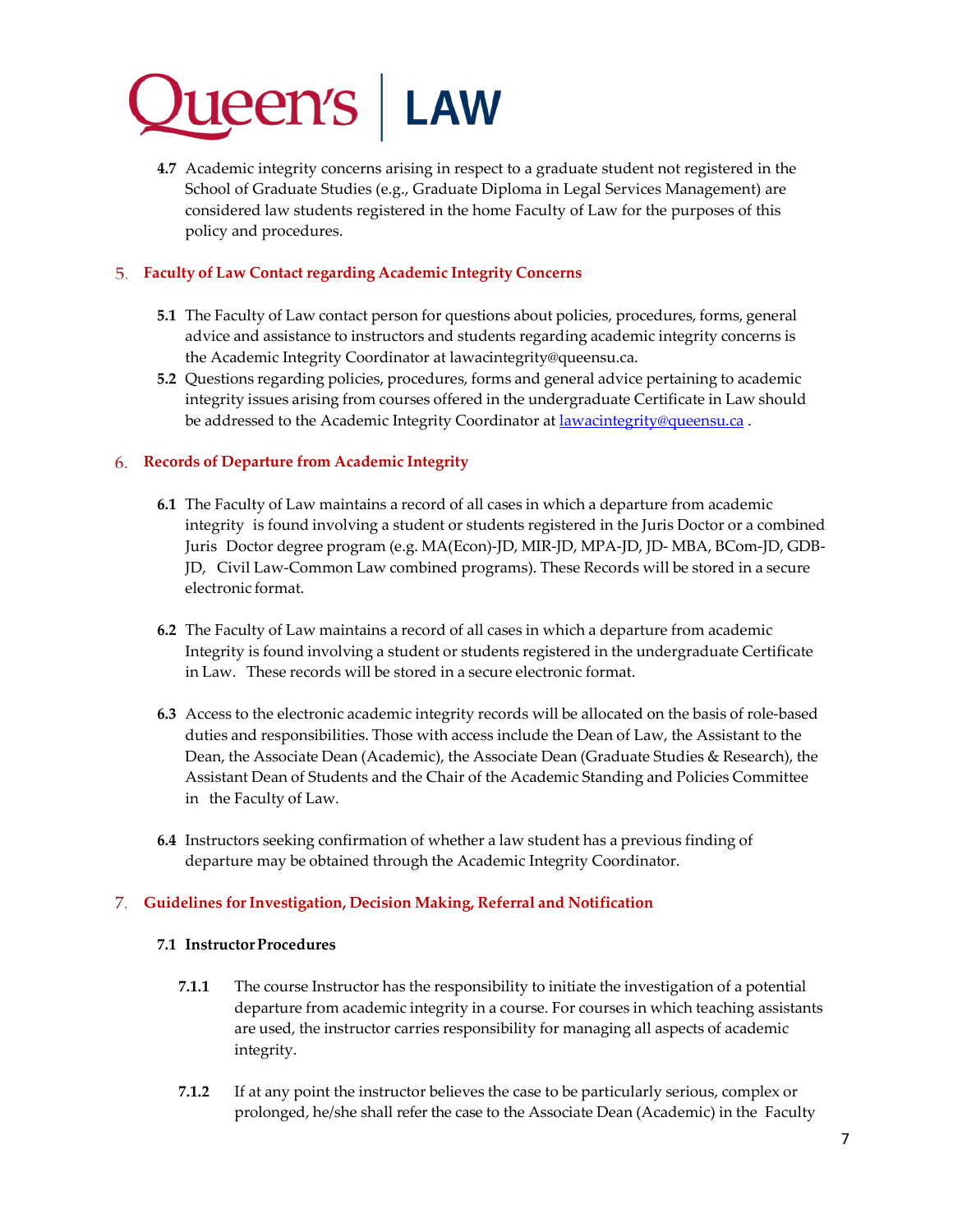

of Law.

- **7.1.3** Preliminary Investigation: Collection of Initial Information
	- a) To begin investigating a possible departure from academic integrity, the instructor should assemble all evidence related to the case. Illustrative examples of relevant evidence include:
		- i. The work submitted by the student for academic credit which is relevant to the alleged departure;
		- ii. The unacknowledged or poorly attributed sources from which the work submitted by the student is apparently derived;
		- iii. The instructions describing the nature of the work to be done and any restrictions relevant to the alleged departure;
		- iv. Any communications between the instructor and the student relating to the work which are relevant to the alleged departure;
		- v. Any documents or materials used by the instructor or his/her Program or the Faculty of Law communicating policies on departures from academic integrity;
		- vi. Written statements from witnesses and any other materials related to the alleged departure.
	- b) When discussing possible departures from academic integrity, the instructor should ensure that the student's identity remains confidential, pending a finding of a departure from academic integrity.
	- c) While the case is under investigation, the instructor should address all matters to the student as "possible" or "potential" departures from academic integrity.
	- d) Should the instructor decide that the evidence is insufficient to proceed with further investigation, all documents related to the allegation should be destroyed.
	- e) Should the instructor decide that the evidence merits further investigation, he or she should continue with the processes outlined below.

#### <span id="page-7-0"></span>**7.2 Notice of Investigation, Investigation and Meeting**

- **7.2.1** Where a possible departure from academic integrity within a course is identified, the instructor must advise the student in writing. Instructors must use the **Notice of Investigation Form** and ensure that the student receives all documents relevant to the investigation (i.e. those gathered in 6.1.3. (a) above).
- **7.2.2** Instructors must complete the Notice and email it to the student as a password protected attachment or provide a hardcopy to the student. The Notice provides the student with all of the information required by the Senate's Academic Integrity Policy. Timelines indicated below are meant to ensure that the notification is made expeditiously and that there is reasonable time granted to respond. The instructor and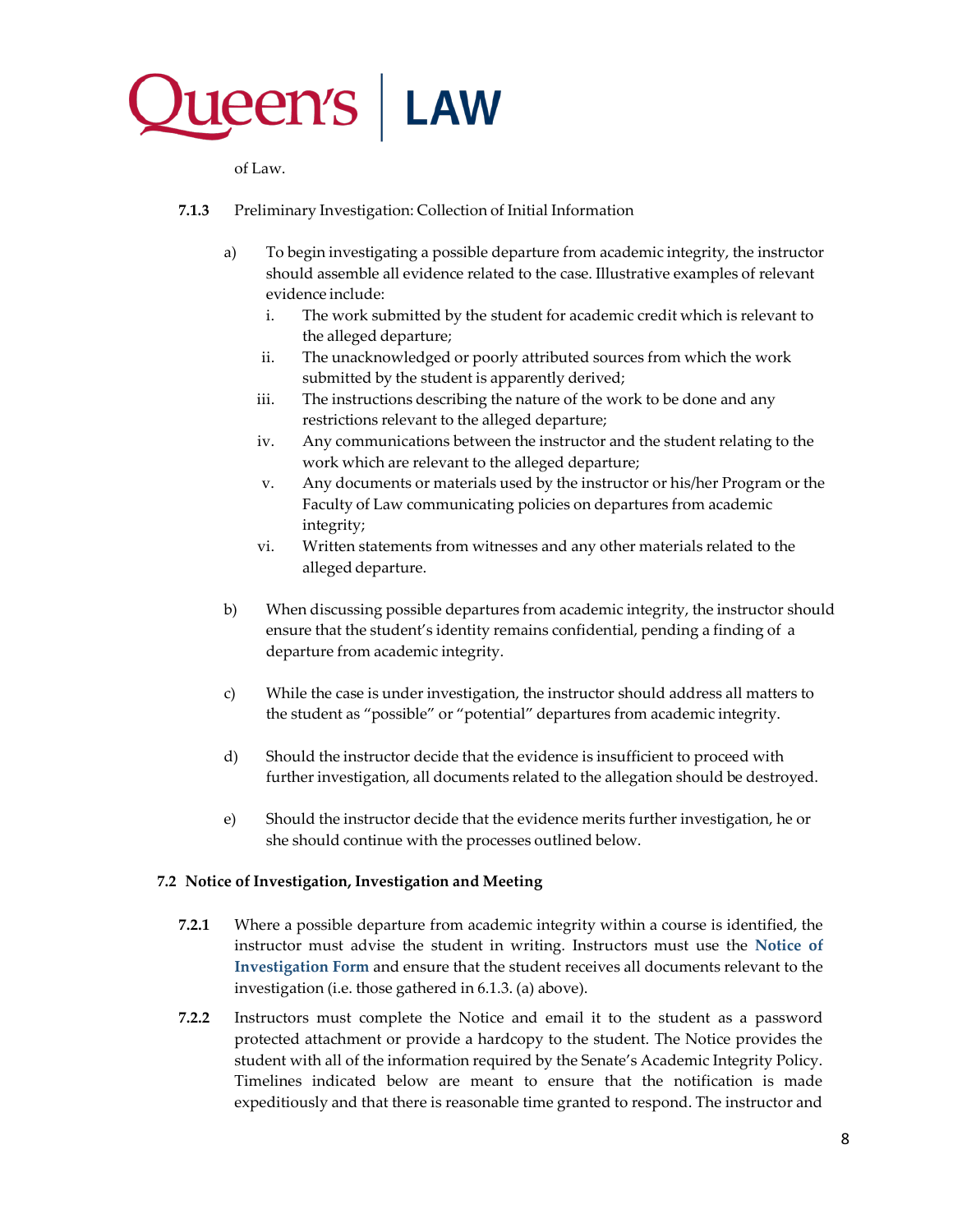student can agree mutually to reasonable time extensions as circumstances or the timing within the academic year require.

*The Notice of Investigation will include the following information:*

- (i) A space where the instructor must insert a summary of the allegations and the instructor's basis for them.
- (ii) The evidence upon which the alleged departure is based, including, if relevant, a copy of the student's work in question.
- (iii) To ensure that the student receives the Notice and additional relevant materials in a timely manner, the instructor should email the student, using the student's queensu email address with all the materials attached as password protected documents or provide a direction to pick up the materials in person.
- (iv) A statement about the student's right to respond to the allegation in writing or in person. The notice will invite the student to attend an investigative meeting with the instructor, which will be scheduled **within 10working days** of the date on which the Notice is emailed to the student. If possible, the Notice should state the date and time of the meeting.
- (v) A statement that if the student does not wish to respond to the Notice by attending the investigative meeting, he/she may provide a written response to the instructor and that the written response must be received by the instructor within **10 working days** of the date on which the Notice was emailed to the student.
- (vi) A statement about the student's right to be accompanied by one person for support and/or advice if he/she chooses to attend the investigative meeting and information about the availability of advice and support from the Office of the University Ombudsman. a note that the student must inform the instructor not less than 2 working days before the meeting if he/she intends to bring an advisor to the meeting, who the advisor will be, and the advisor's relationship to the student (e.g. friend, parent, dispute resolution advisor from the Ombudsman's Office, etc.)
- (vii)If the student does not respond to the invitation to a meeting, and does not make a written submission within the time period, the process will continue without the student's input.
- (viii) A statement about the fact that the student cannot drop the course nor withdraw from the program once he/she has received a Notice of Investigation.
- (ix) A list of possible sanctions if a finding of a departure from academic integrity is made.

#### <span id="page-8-0"></span>**7.3 Initial meeting between instructor and student:**

**7.3.1** The initial meeting, while investigatory, is not intended to be a legal proceeding. The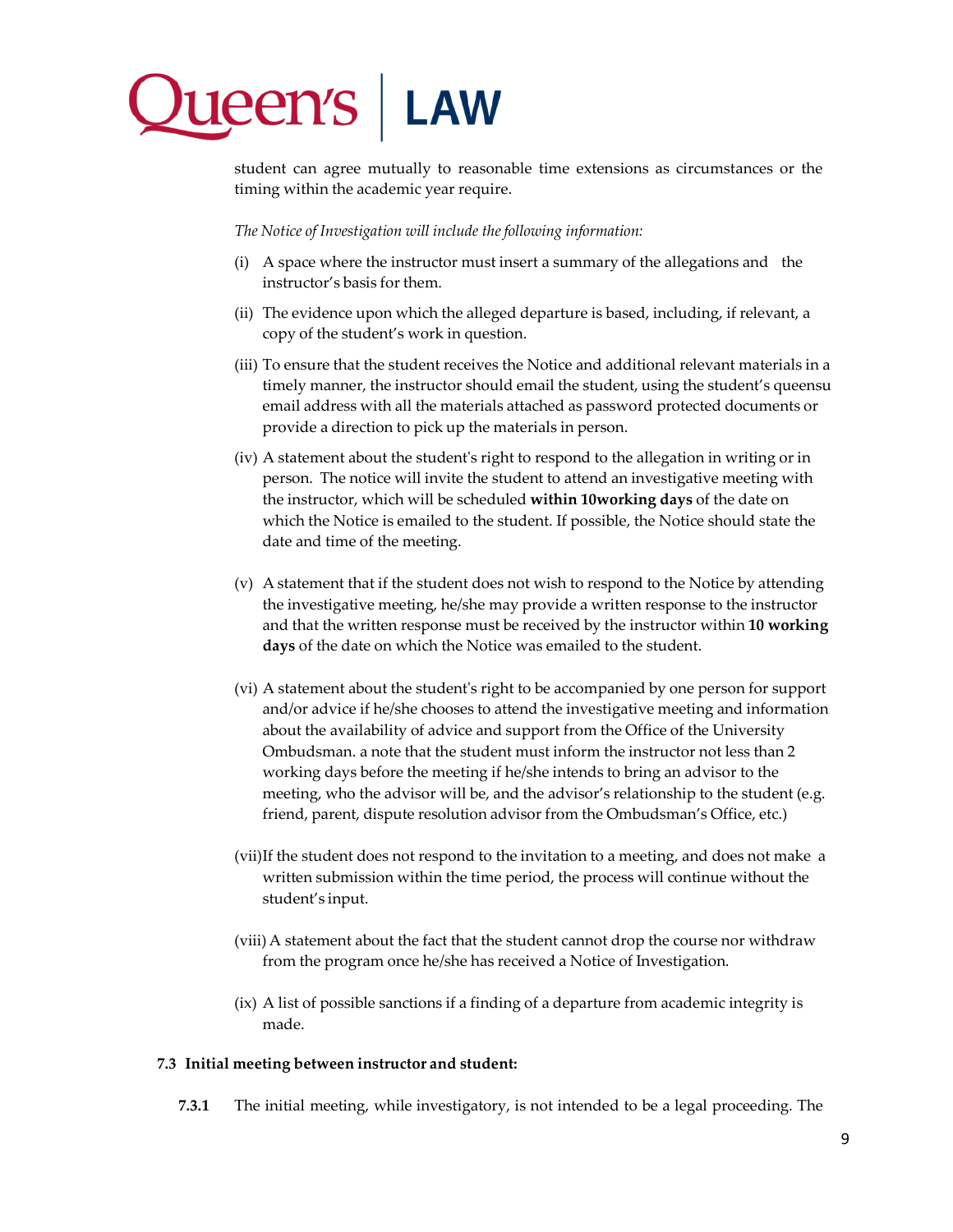

meeting may be convened by telephone, or by tele- or video conference, if necessary. The instructor should ask the Academic Integrity Coordinator or faculty colleague or assistant to attend to take notes of the meeting.

- **7.3.2** At the meeting, the instructor and student will discuss the allegation(s), the basis for the allegation(s), and the instructor's supporting evidence. This meeting is the student's opportunity to respond and state his/her position with respect to the allegation(s) and the supporting evidence. For students who are not resident locally, the meeting may take the form of a tele-or video conference.
- **7.3.3** Although a student is permitted to bring one advisor or support person to the meeting, the student is expected to respond directly to the instructor concerning the allegation(s) of a departure from academic integrity. *An advisor/support person is not permitted to respond on the student's behalf at the meeting.* Legal counsel is not normally permitted to attend the meeting.
- **7.3.4** The student may provide additional information/documents to the instructor in advance of the meeting or may present such information at the meeting. If the student's response (written or oral) includes new information that could, if validated, clear the student of wrongdoing, the instructor must follow-up on that information **before** making a decision.
- **7.3.5** During the meeting the instructor will review with the student the possible sanctions if a finding of departure from academic integrity is made.

#### <span id="page-9-0"></span>**7.4 Implications of an Academic Integrity Investigation for the student**

- **7.4.1** The student may not drop the course nor withdraw from the program once a Notice of Investigation has been delivered, regardless of the drop deadline. If an instructor becomes aware that a student under investigation has dropped the course or withdrawn from the program, the instructor should alert the Assistant Dean of Students at [lawados@queensu.ca](mailto:lawados@queensu.ca) who will ensure the registration of the student in the course and program pending the outcome of the case. Otherwise, if a finding is made, then the registration status will be reinstated at that time, as necessary.
- **7.4.2** If an investigation is initiated near the end of the course or otherwise cannot be resolved prior to the grade submission deadline, the instructor should assign an IN (incomplete) grade notation to hold the final grade in abeyance until the investigative process has been concluded. Once the investigation is concluded, the instructor must submit a change of grade.
- **7.4.3** While an academic integrity investigation is ongoing, the student involved cannot graduate, even if academic credit for the course(s) under investigation is not required to complete a degree. In cases where an investigation is initiated during the student's final year of study or involves a course required to graduate, the Faculty of Law will make reasonable attempts to expedite the investigation process before the expected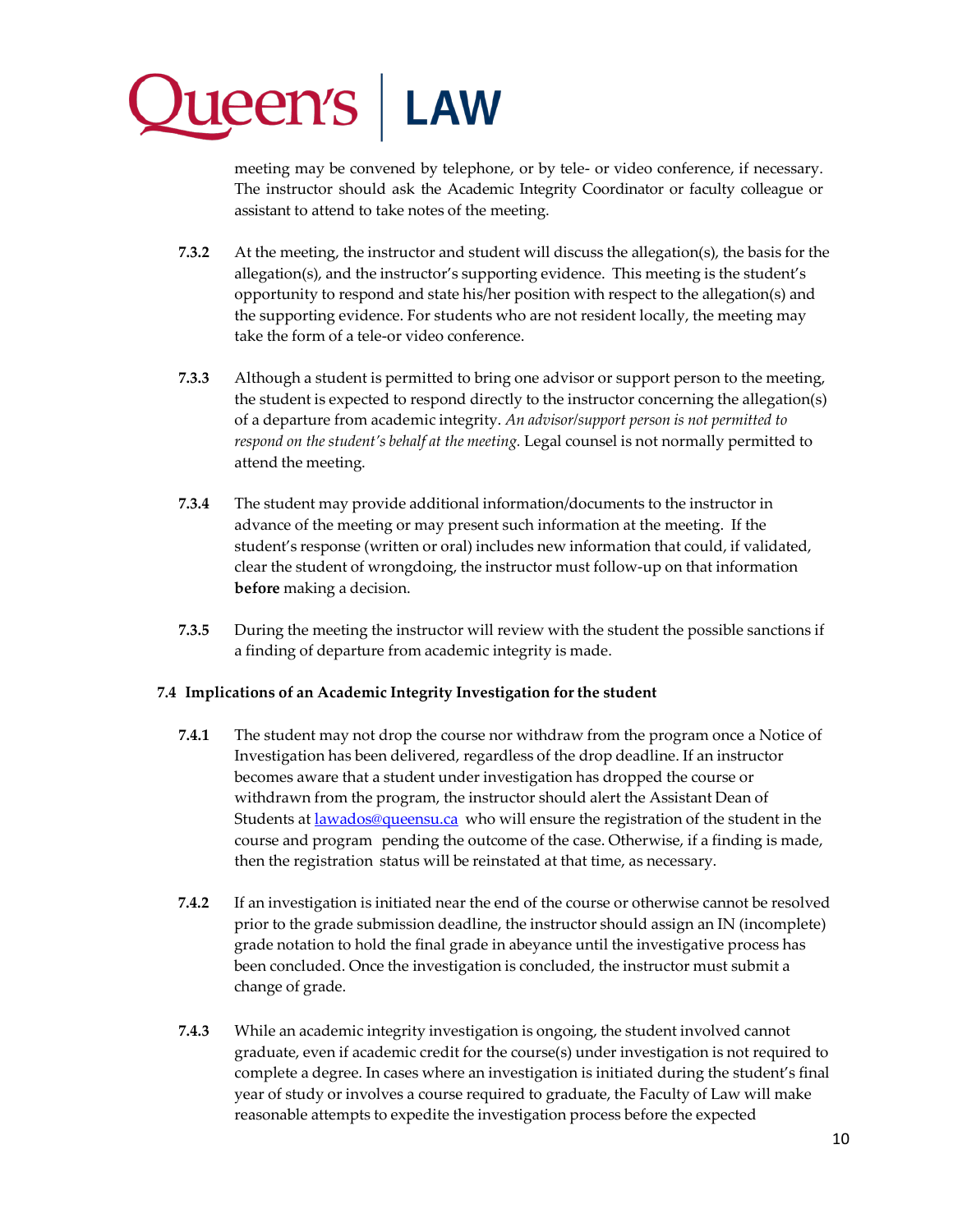

Convocation date.

**7.4.4** No student who has been required to withdraw due to a departure from academic integrity may apply to graduate nor be approved to graduate during the period of the sanction.

#### <span id="page-10-0"></span>**7.5 Instructor decision possibilities:**

- **7.5.1** Following the conclusion of the investigation, the instructor can make one of the following decisions:
	- (i) A decision that there has been **no departure from academic integrity**. If this is the case, all documents related to the investigation, including the Notice of Investigation and all email correspondence between the student and instructor related to the investigation, will be destroyed. The student will be informed of the decision in writing (See *Section 6.9* below). A notice of file closure will be made to the Academic Integrity Coordinator to facilitate the annual tracking of incidents and investigations.
	- (ii) A decision that there has been a **departure from academic integrity.** If after the investigation of the evidence and consideration of the response by the student, the instructor determines that there is sufficient and persuasive evidence on which to make a finding of a departure from academic integrity, the instructor must then proceed to establish the appropriate sanction. The student should receive the instructor's written decision on the finding as per section 6.9 below, subject to any referral as to sanction.

#### <span id="page-10-1"></span>**7.6 Notification of Associate Dean (Academic), Faculty of Law; Check of Departures Record**

- **7.6.1** If the instructor makes a finding that a departure from academic integrity has occurred, *prior to making a decision about the appropriate sanction*, the instructor must contact the Assistant Dean of Students or the Academic Integrity Coordinator to determine if there have been any previous finding (s) of departure from academic integrity in respect to the student.
- **7.6.2** If no such previous departure finding(s) has been made against the student, the instructor has the authority to determine the sanction. The student and the Academic Integrity Coordinator are to be notified of the instructor's decision through the reporting mechanism outlined in *Section 6.9 below.*
- **7.6.3** If a previous departure finding has been made against the student, the sanctioning process *must be referred* by the instructor to the Associate Dean (Academic) in the Faculty of Law (see *Section 7 below*).

#### <span id="page-10-2"></span>**7.7 Sanctions an Instructor may assign:**

**7.7.1** The instructor should consult **Section 6.8 below which outlines the** *Factors to*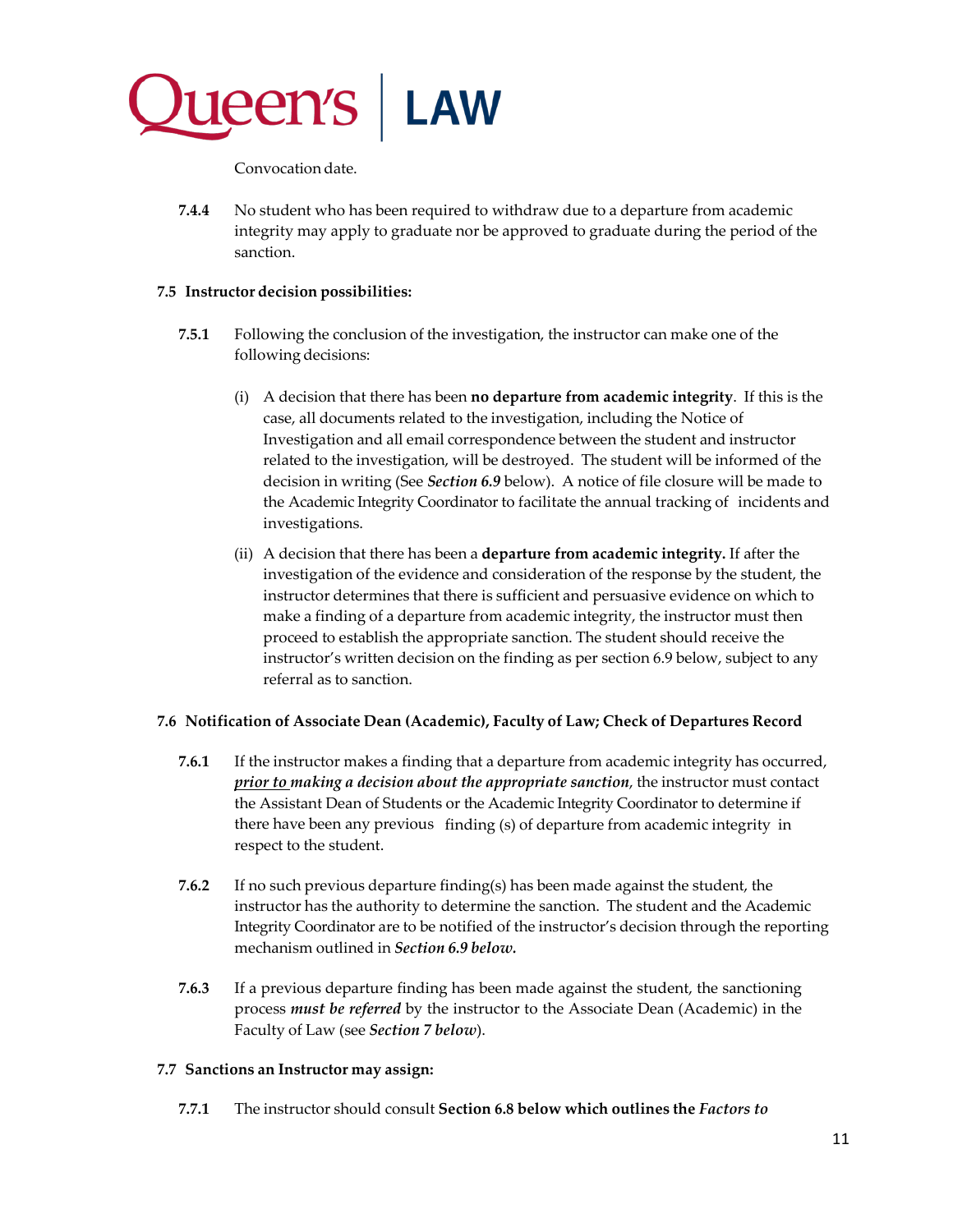

*Consider When Assigning a Sanction* before making a decision about the appropriate sanction.

- **7.7.2** If the case arose in a course, offered by the Faculty of Law, but this is not the student's home Faculty, the instructor must consult with the student's home Faculty Office about the appropriate sanction before deciding on a sanction (See [Senate](http://www.queensu.ca/academicintegrity/sites/webpublish.queensu.ca.aiwww/files/files/Quick%20Links/AcademicIntegrity%20(3).pdf) Policy**, Appendix B**).
- **7.7.3** The instructor has the authority to impose the following sanctions:
	- (i) An oral or written warning; and/or,
	- (ii) A requirement that the student attend and complete an educational program/workshop; and/or,
	- (iii) A requirement that the student submit a revised or new piece of work; and/or,
	- (iv) A partial or total loss of marks for the originally submitted piece of work; and/or,
	- (v) A reduction of the final grade in the course, which may include failure of the course. If the penalty amounts to a failure in the course, the student may not drop the course, regardless of the deadlines to drop a course.
- **7.7.4** If the instructor decides that a more serious sanction is warranted, then the sanctioning process should be referred to the Associate Dean (Academic).

#### <span id="page-11-0"></span>**7.8 Factors to Consider When Assigning a Sanction**

- **7.8.1** Any sanction should reflect the extent and severity of the departure from academic integrity, and precedents for dealing with such issues in the Faculty of Law, taking into account mitigating circumstances (see 6.8.3. below).
- **7.8.2** Factors that should be considered in assigning a remedy or sanction include: (i) Evidence of a deliberate attempt to gain advantage;
	- (ii) The seriousness of the departure having regard to its actual or potential consequences;
	- (iii) The extent to which the work or conduct in question forms a significant portion of the final grade and whether the extent of the departure is substantial as demonstrated by the work or conduct in question;
	- (iv) Injury to another student or to the institution;
	- (v) Multiple departures within a single incident or multiple departures discovered at one time, rather than an isolated aberration;
	- (vi) Whether the departure has been committed by a student who ought to be familiar with the expectations for academic integrity in the study of law or as adopted by the Faculty of Law for application to undergraduate courses in law;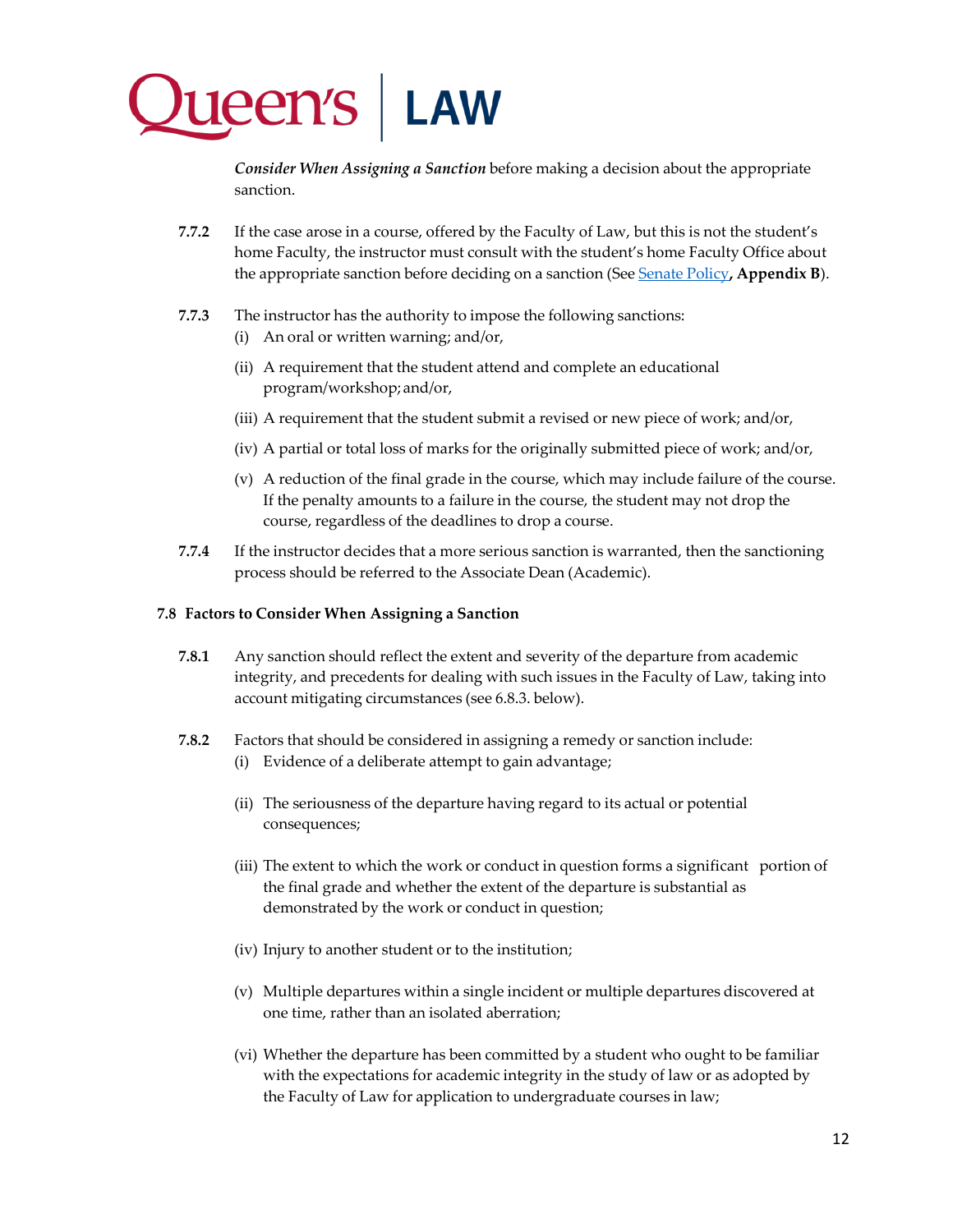

(vii) Conduct that intimidates others or that provokes misconduct by others.

**7.8.3** MitigatingCircumstances:

Mitigating circumstances do not exonerate or excuse the finding of a departure from academic integrity, but these factors may be taken into account to ensure that the imposed sanction is fair, reasonable and proportionate to the gravity of the departure found. The decision must outline the evidence supporting reliance on the mitigating circumstances. The onus is on the student to adduce evidence of mitigating circumstances, which may include the following:

- (i) Documented evidence from an appropriate health professional of factors directly compromising the student's capacity to adhere to the standards of academic integrity at the relevant time;
- (ii) Prompt admission by the student to the departure from academic integrity, and the expression of contrition and willingness to undertake educative programs and/or complete remedial work
- (iii) Evidence that reasonable steps were not taken in the circumstances to bring the standards and expectations regarding academic integrity to the attention of the student at the relevant time.

#### <span id="page-12-0"></span>**7.9 Completing the Decision and Reporting Form which notifies the student of the decision:**

- **7.9.1** The instructor must report the result of the investigation, and the sanction(s) (if any) on the *Finding of a Departure from Academic Integrity* ("Reporting Form").
- **7.9.2** This form is to be completed within 14 calendar days, or as soon as reasonably possible given the complexity of the case, following the conclusion of the instructor's investigation and decision on the sanction, if the decision on sanction has not been referred. **The Reporting Form must be emailed to the student's @queensu.ca email address, as a password protected attachment, or must be provided in hardcopy to the student.**
- **7.9.3** The Reporting Form contains information about the student's right to appeal the decision.
- **7.9.4** The Reporting Form will be placed in the student's Faculty file.
- **7.9.5** If the instructor made a finding of a departure from academic integrity then a copy of the Reporting Form, as well as the original Notice, must also be provided to the Academic Integrity Coordinator.

#### <span id="page-12-2"></span><span id="page-12-1"></span>**Faculty of Law Guidelines for Cases Referred to the Associate Dean Academic**

**8.1 Reasons for referring a case to the Associate Dean (Academic):**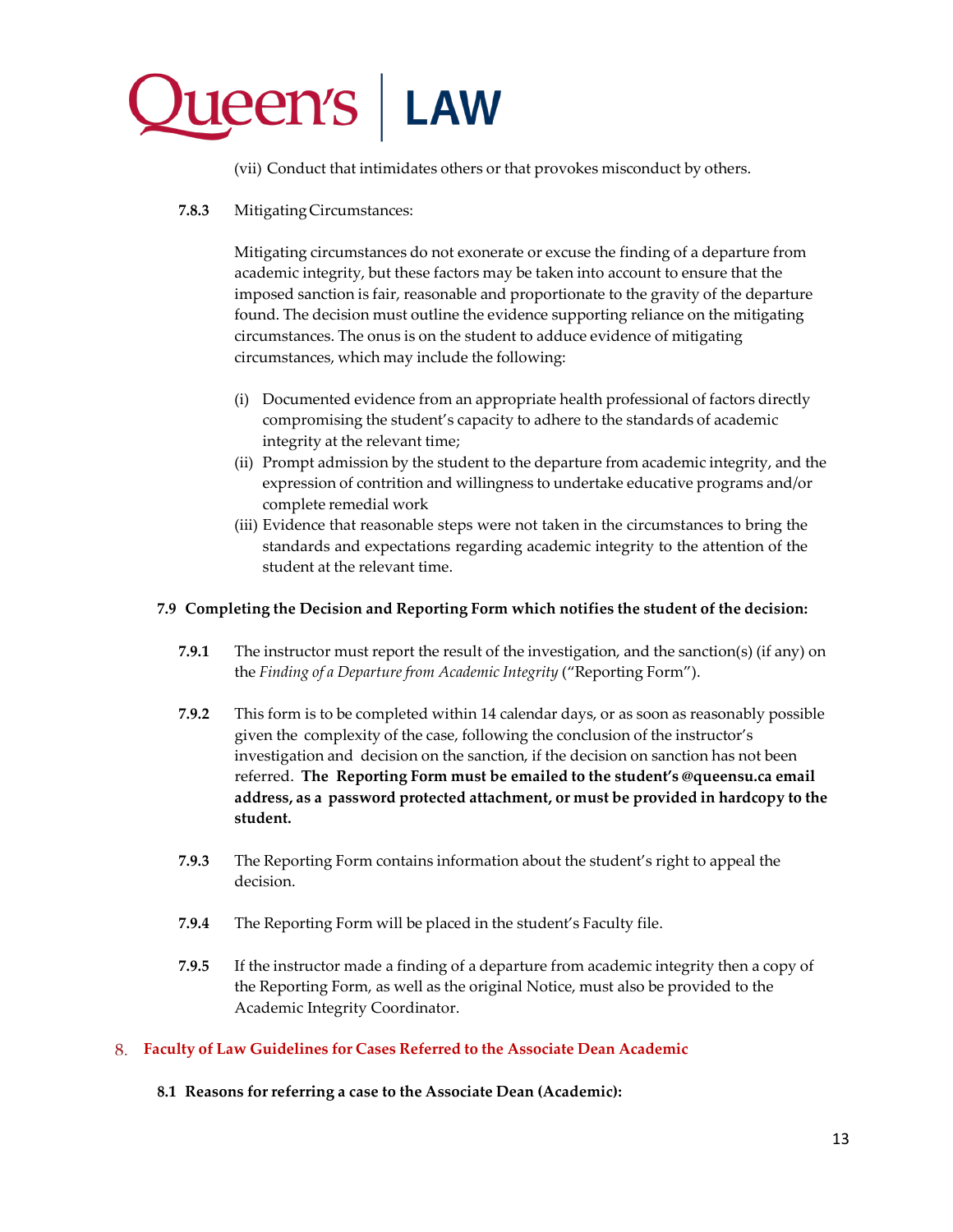

#### **8.1.1** Cases of departure are to be referred to the Associate Dean (Academic) as follows:

- (i) At any point in the investigation if the instructor decides that the case is particularly serious or complex, he or she can refer the case to, the Associate Dean (Academic), who will assume responsibility for investigating the matter.
- (ii) A previous finding of departure from academic integrity has been made in respect to the student.
- (iii) If the Associate Dean Academic is the instructor in the course in which the case arose and there is a previous finding of departure from academic integrity in respect to the student, then the Dean may appoint the Associate Dean (Graduate Studies & Research) or another former Associate Dean (Academic) to complete the process of sanctioning.

#### <span id="page-13-0"></span>**8.2 Informing the student:**

The student must be notified in writing (**"Referral Notice**") that the case has been referred to the Associate Dean (Academic). This should normally be done **within 10 working days** of the date on which the instructor decided to make the referral and must include the reason for making the referral (See *Section 7.1* above).

#### <span id="page-13-1"></span>**8.3 Referral of serious/complex case**

- **8.3.1** If the instructor referred the case to the Associate Dean (Academic) because the instructor determined that the case is particularly serious or complex, the Associate Dean (Academic) will assume responsibility for investigating the matter.
- **8.3.2** The Associate Dean (Academic) will first meet with the instructor and separately with any witnesses. These meetings should normally be completed within **10 working days** of the date on which the matter was referred to the Associate Dean (Academic).
- **8.3.3** Everyone invited to such a meeting with the Associate Dean (Academic) must be notified, in writing, of the date and time of the meeting. The written invitation will advise the individual that:
	- (i) He/she may bring one advisor or support person to the meeting.
	- (ii) He/she must inform the instructor not less than 2 working days before the meeting who the advisor will be and the advisor's relationship to the individual (*e.g.* friend, colleague, parent, Ombudsman's advisor, union representative, *etc*.).
	- (iii) Legal counsel is not normally permitted to attend the meeting.

#### <span id="page-13-2"></span>**8.4 Referral because of previous finding of Departure from Academic Integrity**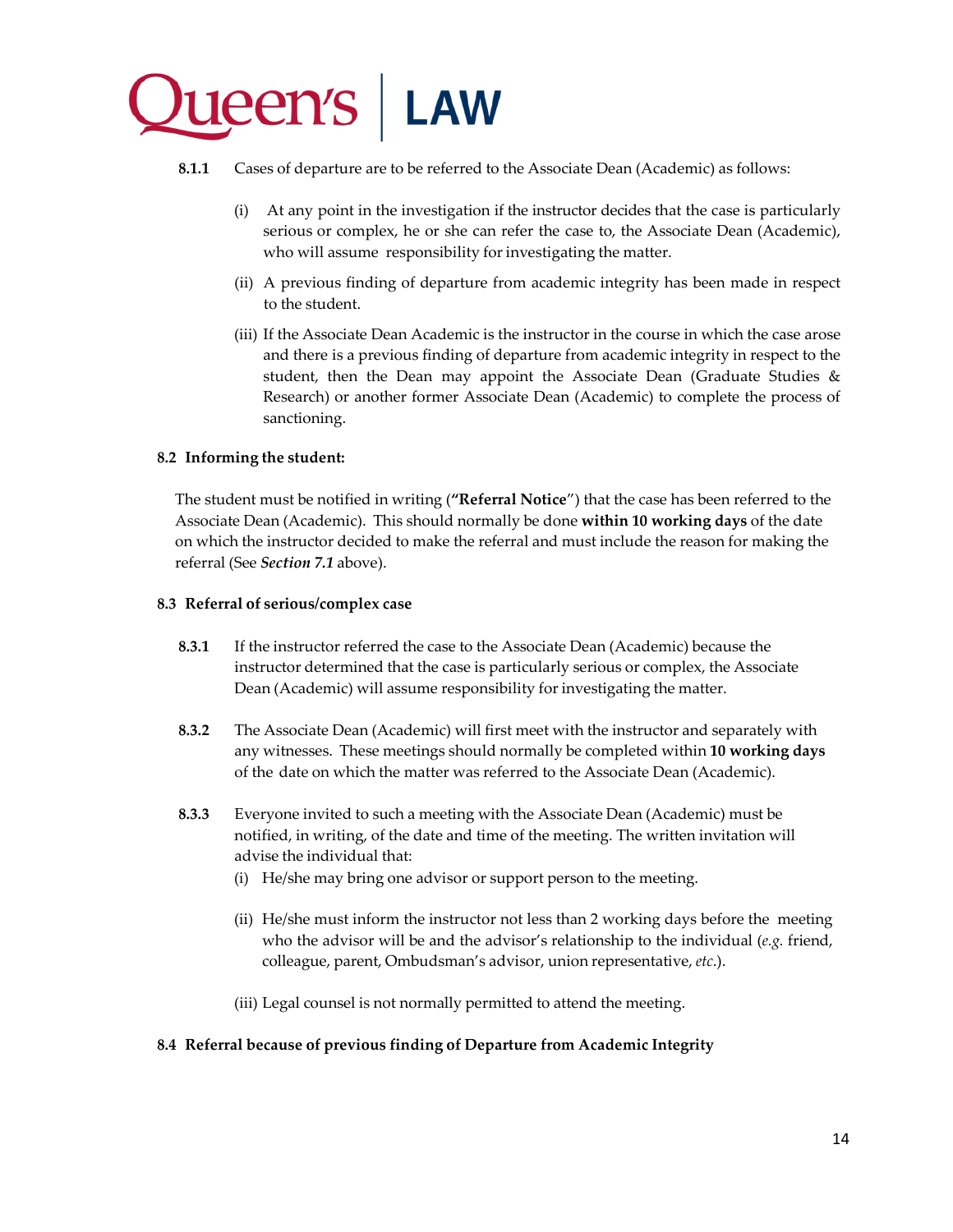## **Ueen's LAW**

- **8.4.1** When a case has been referred to the Associate Dean (Academic) [1](#page-14-3) because the instructor made a finding of departure and the student's record contains a previous finding of departure, the role of the Associate Dean (Academic) is limited to determining the appropriate sanction in the matter. This will require the Associate Dean (Academic) to familiarize him/herself with the instructor's findings and reasons, but does not include investigation by the Associate Dean (Academic).
- **8.4.2** If the case arose in a Faculty of Law course, but this is not the Student's home Faculty, the Associate Dean must consult with the student's home Faculty Office about the appropriate sanction before making any decision with respect to sanction (See [Senate](http://www.queensu.ca/academicintegrity/sites/webpublish.queensu.ca.aiwww/files/files/Quick%20Links/AcademicIntegrity%20(3).pdf) [Policy](http://www.queensu.ca/academicintegrity/sites/webpublish.queensu.ca.aiwww/files/files/Quick%20Links/AcademicIntegrity%20(3).pdf)**, Appendix B**).
- **8.4.3** The Associate Dean (Academic) has the authority to issue a decision regarding sanction in accordance with the range of sanctions outlined in **Section 6.7** above. The Associate Dean (Academic) will issue a decision regarding sanction in accordance with **Section 6.8** above.

#### <span id="page-14-0"></span>**8.5 Investigation meeting with the student:**

**Normally within 10 business days** after concluding the meeting(s) with the instructor and any witnesses, the Associate Dean (Academic) will provide the student with written notice of the investigation, which shall contain all information required in **Section 6.2** above.

#### <span id="page-14-1"></span>**8.6 Decision of Associate Dean (Academic):**

Following the conclusion of the investigation the Associate Dean (Academic) can make one of the decisions described in **Section 6.5** above.

#### <span id="page-14-2"></span>**8.7 Possible sanctions imposed by Associate Dean (Academic):**

**8.7.1** The Associate Dean (Academic) should take into account the relevant factors and evidence of mitigating circumstances as per **Section 6.8** above before making a decision about the appropriate sanction.

If the case arose in a Faculty of Law course, but this is not the student's home Faculty, the Associate Dean must consult with the student's home Faculty Office about the appropriate sanction before making any decision with respect to sanction (See [Senate](http://www.queensu.ca/academicintegrity/sites/webpublish.queensu.ca.aiwww/files/files/Quick%20Links/AcademicIntegrity%20(3).pdf) [Policy](http://www.queensu.ca/academicintegrity/sites/webpublish.queensu.ca.aiwww/files/files/Quick%20Links/AcademicIntegrity%20(3).pdf)**, Appendix B**).

The Associate Dean (Academic) has the authority, without consulting SCAP, to impose the sanctions listed in **Section 6.7** above.

<span id="page-14-3"></span><sup>&</sup>lt;sup>1</sup> All references to the Associate Dean (Academic) include a reference to the Dean or an alternate Associate Dean as appointed by the Dean, as applicable.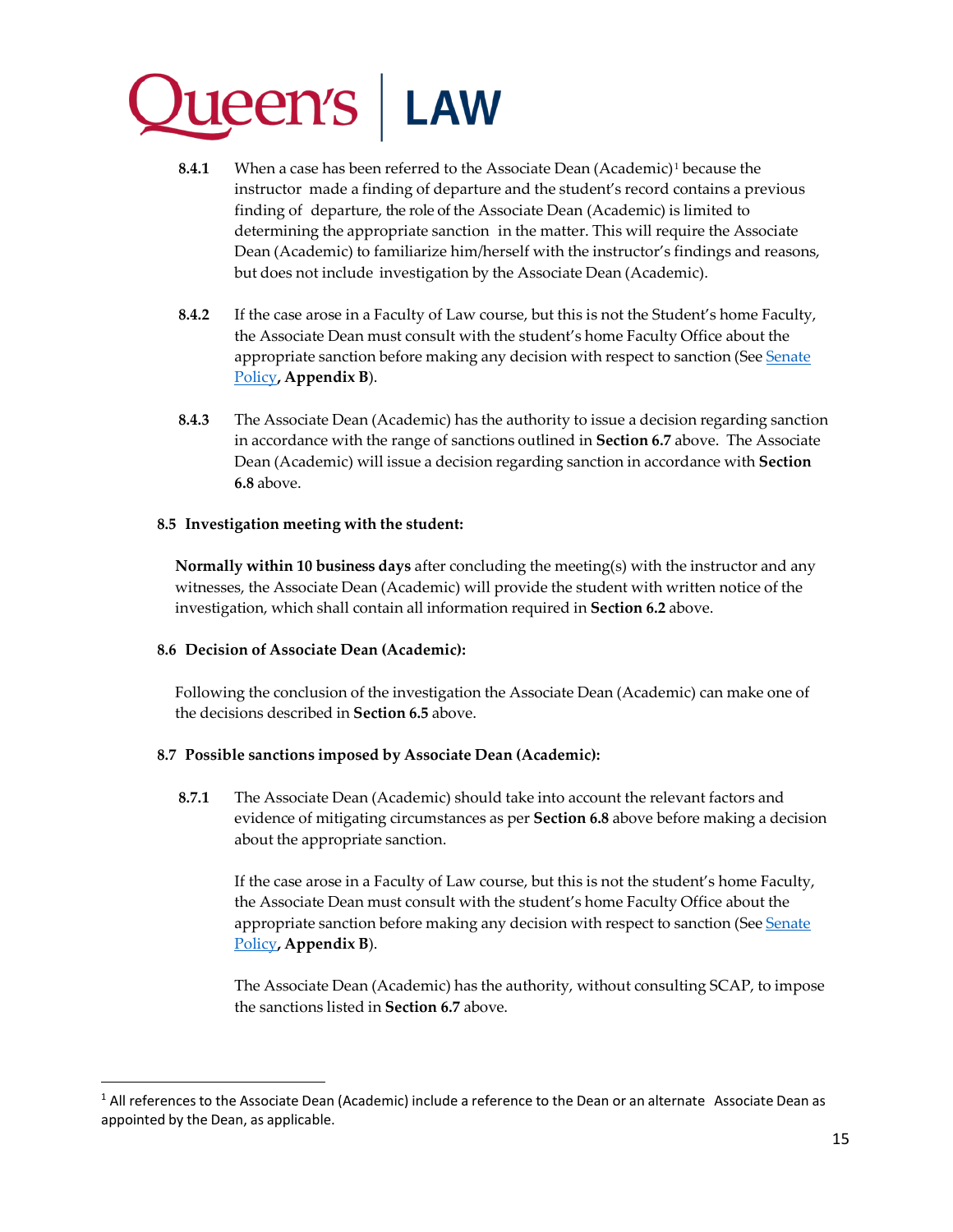

**8.7.2** Finding of Departure from Academic Integrity - Serious penalty warranted: In severe or egregious cases, the Associate Dean (Academic) may make one of the following recommendations to the Senate Committee of Academic Procedures ("SCAP")

The Associate Dean (Academic) must consult with the SCAP *before* determining whether to recommend any of the following sanctions

- (i) That the student be required to withdraw from the University for a specified period of time (Sanction #6 in the **Senate Policy**)
- (ii) That the student's degree be rescinded<sup>[2](#page-15-3)</sup> (Sanction #7 in the Senate [Policy\)](http://www.queensu.ca/academicintegrity/sites/webpublish.queensu.ca.aiwww/files/files/Quick%20Links/AcademicIntegrity%20(3).pdf)
- (iii) That a notation be made on the student's Internal Academic Record or Official Transcript (Sanction #8 in the Senate [Policy\)](http://www.queensu.ca/academicintegrity/sites/webpublish.queensu.ca.aiwww/files/files/Quick%20Links/AcademicIntegrity%20(3).pdf).

#### <span id="page-15-0"></span>**8.8 Completing the Decision and Reporting form which notifies the student of the decision:**

The result of the investigation and the sanction(s) (if any) must be reported on the Reporting Form, in accordance with the procedure set out in **Section 6.9** above.

#### <span id="page-15-2"></span><span id="page-15-1"></span>**Appealing a Decision regarding a Departure from Academic Integrity:**

#### **9.1 Right to Appeal;**

The student has the right to appeal a finding that he/she engaged in a departure from academic integrity and the sanction imposed. The appeals process is governed by the Senate Policy on Academic Integrity Procedures – Requirements of Faculties & Schools and Appendices A and B to that policy.

For law students registered in the Faculty of Law:

- (i) an appeal from an instructor's decision will be heard by an Associate Dean in the Faculty who has was not involved with the investigation or the decision; this will normally be the Associate Dean (Academic), except in circumstances described in **Section 7** above. This appeal will proceed as a hearing de novo.
- (ii) An appeal from the decision of an Associate Dean (Academic) or other Associate Dean delegated by the Dean to make the decision on departure or sanction will be heard by the non-student members of the Academic Standing and Policies Committee in the Faculty of Law who had no prior involvement with the case. This appeal will proceed as a hearing de novo
- (iii) Any subsequent appeal will be to the University Student Appeal Board and will take

<span id="page-15-3"></span> <sup>2</sup> <http://queensu.ca/secretariat/policies/senate/policy-rescinding-degrees>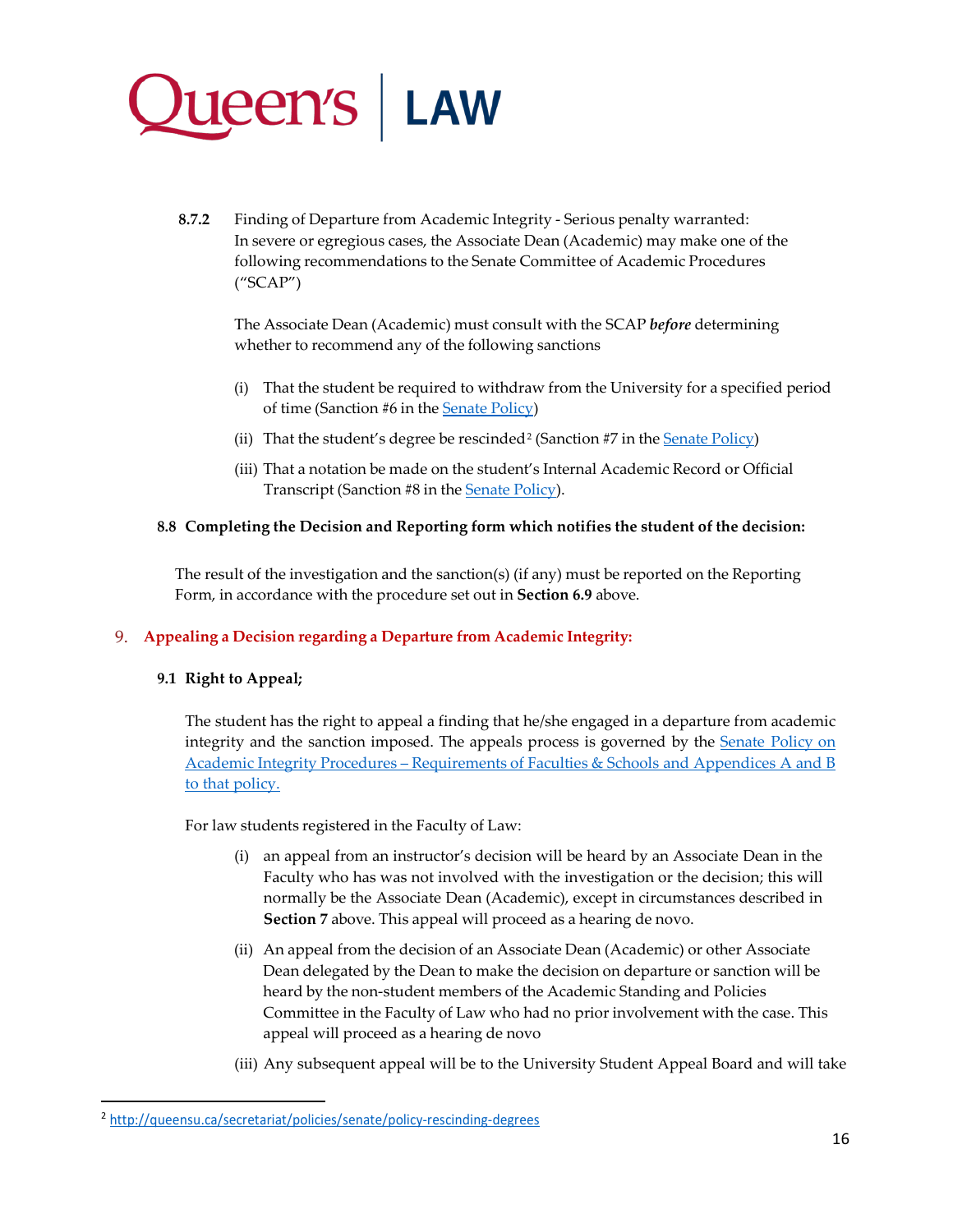

the form of a review of the prior appeal decision at the faculty level (it will not be a hearing de novo).

(iv) Sections 8.4 and 8.4 below provide the details of the appeal procedure.

#### <span id="page-16-0"></span>**9.2 Cross-Faculty Jurisdiction Appeals:**

Students registered in another Faculty or School at Queen's (the Home Faculty) against whom the finding of a departure from academic integrity arises from a law course (offered in the Certificate in Law, for example) may appeal the instructor's decision to the designate in the student's Home Faculty (but not the same designate consulted during the initial decision), in accordance with the Senate Policy on Academic Procedures - Requirements of Faculties and Schools, .Appendix B Section I subsection 3. The Home Faculty regulations may specify that the first level of appeal is to a Committee established by the Home Faculty to hear academic integrity matters.

Any subsequent appeal will be to the University Student Appeal Board and will be a review of the prior appeal decision at the home faculty level.

#### <span id="page-16-1"></span>**9.3 Grounds for Appeal**

The grounds are limited to those listed in **Section 4.4** of the Senate Policy on [Academic](http://www.queensu.ca/academicintegrity/sites/webpublish.queensu.ca.aiwww/files/files/Quick%20Links/AcademicIntegrity%20(3).pdf) Integrity Procedures – [Requirements](http://www.queensu.ca/academicintegrity/sites/webpublish.queensu.ca.aiwww/files/files/Quick%20Links/AcademicIntegrity%20(3).pdf) of Faculties and Schools as follows:

- (i) A failure to follow the rules or regulations by the relevant decision-making body/person (procedural error); or
- (ii) failure to follow the rules of natural justice (see Senate Policy, s. 3.1.1); or
- (iii) A violation of University policies; or
- (iv) A decision made that is not found to be reasonable (see Senate policy s, 4.4). A reasonable decision is one that is supported by logical inferences from accepted premises and facts. If there is more than one conclusion that may be drawn from the same premises and facts, the choice of one conclusion over another does not make the decision unreasonable.

#### <span id="page-16-2"></span>**9.4 Appeal of Instructor Decision to Associate Dean (Academic)**

- **9.4.1** A student against whom a departure from academic integrity has been found and a sanction decided by the instructor must notify the Associate Dean (Academic) in writing, through the Academic Integrity Coordinator a[t lawacintegrity@queensu.ca](mailto:lawacintegrity@queensu.ca) of his or her intention to appeal normally no later than 7 working days from the date that the decision was received.
- **9.4.2** The student has an additional 14 working days from the date the notice was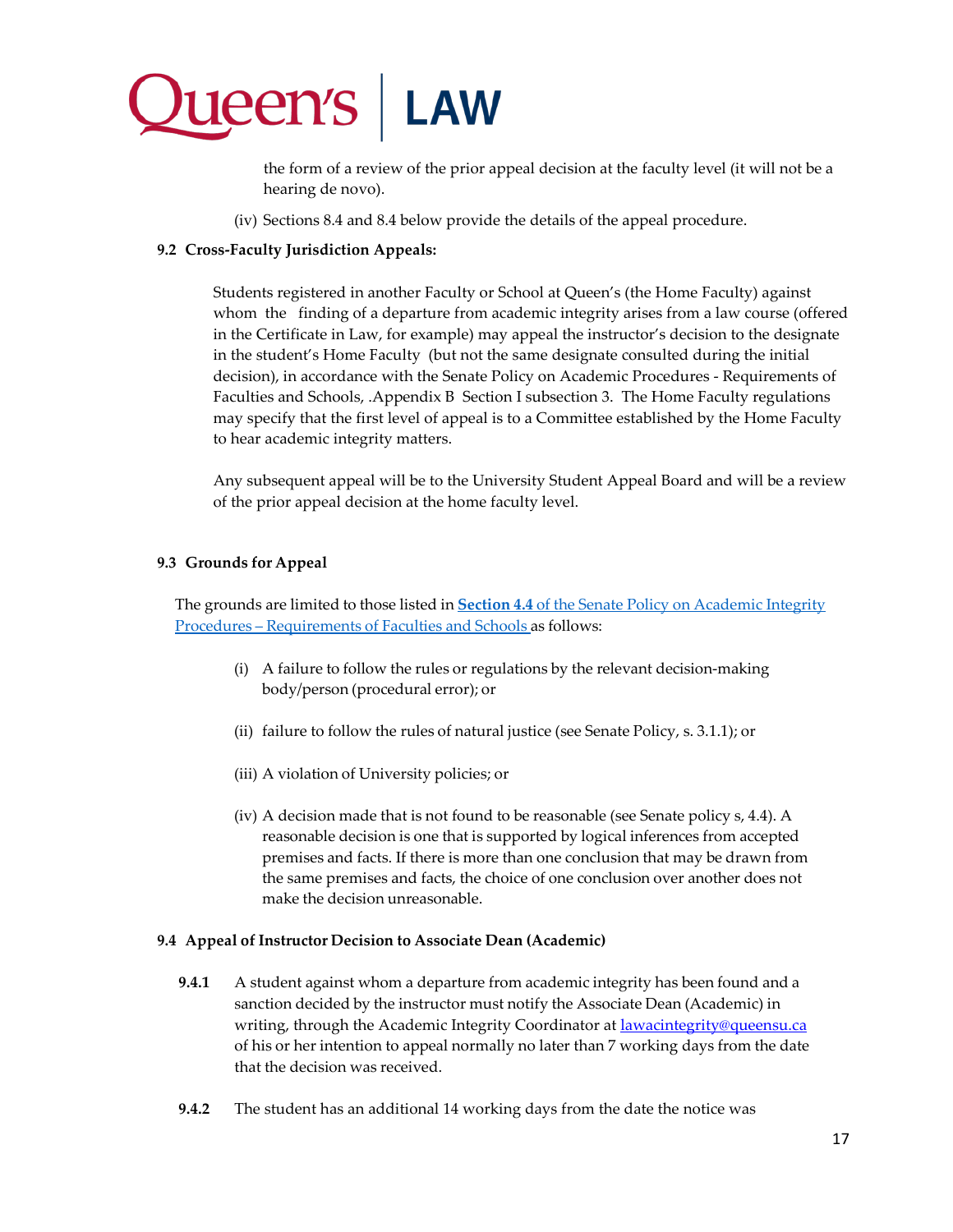

provided in which to submit his or her formal written Notice of Appeal. The Notice of Appeal will require the student to outline the grounds of the appeal, the evidence relied upon in support of the grounds and the reasons for challenging the instructor's decision.

- **9.4.3** The Associate Dean (Academic) will review the written appeal and then convene a meeting with the student (and his or her representative), the instructor (and his or her representative) and other parties as required to consider the merits of the appeal. For students who are not resident locally, the meeting may take the form of a tele- or video- conference. The investigation may involve written submissions and/or oral evidence or presented by witnesses to the alleged departure from academic integrity.
- **9.4.4** The student and the instructor must be notified in writing, of any meeting to be convened on the case, invited to appear at the meeting and be advised of the right to have representation at the meeting.
- **9.4.5** If any new or other material additional to the evidence that was considered by the instructor is to be considered on appeal, then the student has the right to see this material at least 10 working days prior to the meeting.
- **9.4.6** After the meeting and review of the evidence, the Associate Dean (Academic) must inform the student and the instructor in writing of the decision to uphold or deny the Appeal, including the reasons for this decision. Normally the decision on the appeal should be rendered within 10 working days of the meeting or within a reasonable period of time as demanded by the complexity of the case.
- **9.4.7** If the decision on appeal is to deny the appeal, the student must be informed of the opportunity to appeal to the *University Student Appeals Board (USAB)* according to the grounds for appeal set out in the Senate's Policy on Student [Appeals,](http://www.queensu.ca/secretariat/sites/webpublish.queensu.ca.uslcwww/files/files/policies/senateandtrustees/SARD_Policy.pdf) Rights an[d](http://www.queensu.ca/secretariat/sites/webpublish.queensu.ca.uslcwww/files/files/policies/senateandtrustees/SARD_Policy.pdf) [Discipline.](http://www.queensu.ca/secretariat/sites/webpublish.queensu.ca.uslcwww/files/files/policies/senateandtrustees/SARD_Policy.pdf) The student must also be informed of the date by which a notice of appeal must be filed and the student's right to utilize the services provided by the [University](http://www.queensu.ca/ombudsman/) [Ombudsman.](http://www.queensu.ca/ombudsman/)

#### <span id="page-17-0"></span>**9.5 Appeal of Associate Dean (Academic) decision to the Academic Standing and Policies Committee**

- **9.5.1** A student against whom a departure from academic integrity has been found and/or a sanction decided by the Associate Dean (Academic) must notify the Academic Integrity Coordinator a[t lawacintetrity@queensu.ca](mailto:lawacintetrity@queensu.ca) in writing of his or her intention to appeal normally no later than 7 working days from the date the decision was received. The Academic Integrity Coordinator will notify the Chair of the Academic Standing and Policies Committee and its non-student members of the student's intention to appeal.
- **9.5.2** The student has an additional 14 working days from the date the notice was provided in which to submit his or her formal written Notice of Appeal. The Notice of Appeal